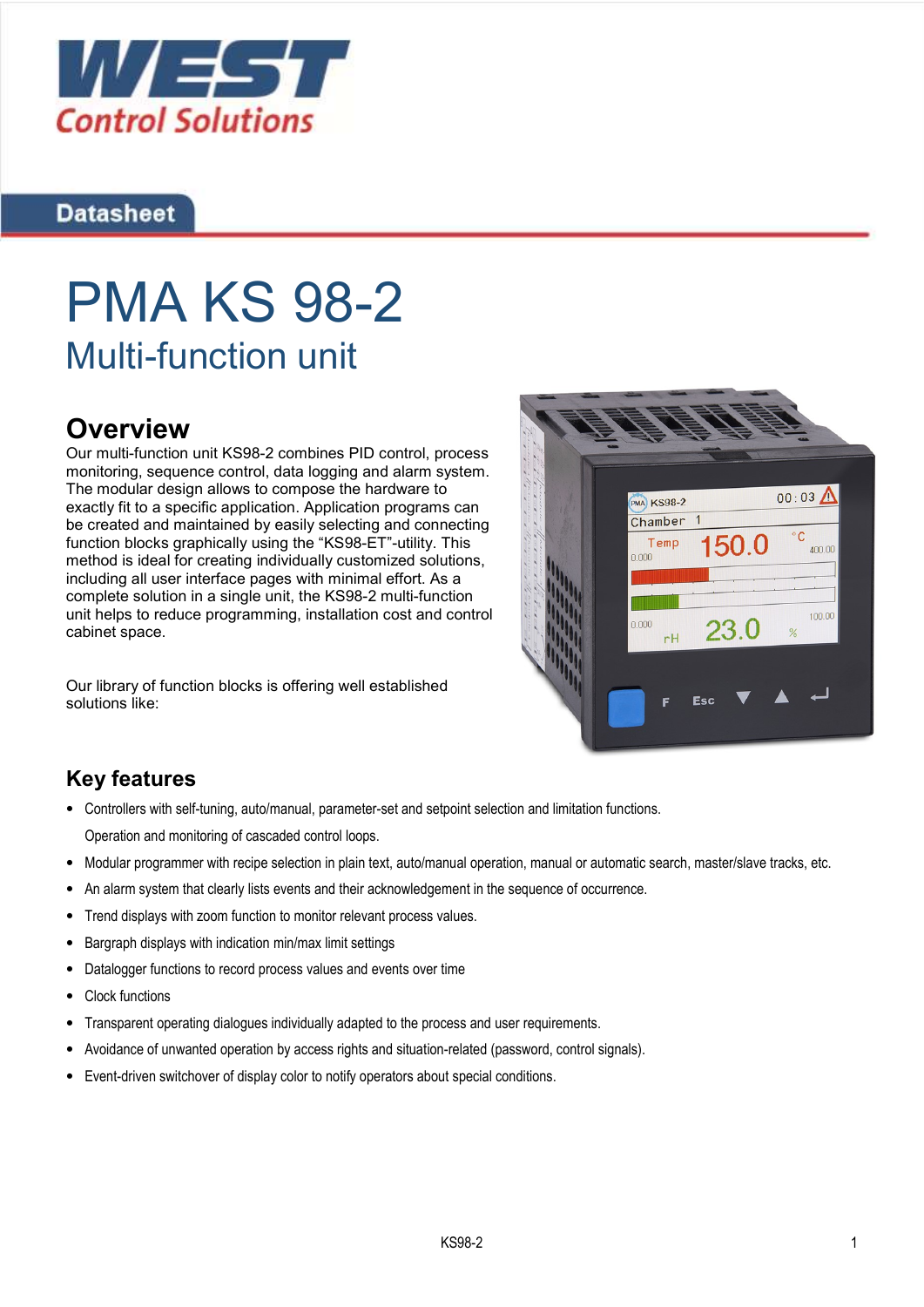#### SYSTEM DESCRIPTION

#### Concept

KS98-2 is a compact versatile automation system in a DIN-controller form factor. It allows flexible adaption of it's in- and outputs to the needs of the application. It is an awesome base for an automation solution that is optimized by means of functionality, reliability, size and cost.

The hardware of KS98-2 is specifically designed to deal with analog variables in the process industry. Additional signal transmitters and the associated costs for installation can be omitted, as most sensors are directly supported, and galvanic isolations are present as well.

The front control panel with 3,5" colordisplay offers transparent data representation and clear structured menus. For an intuitive operation the unit offers a combination of dedicated buttons and touch-screen.

To create application programs KS98-2 provides an easy to use graphical engineering-tool with embedded process simulation. The function-block editor allows to compile, test and optimize an application project by using a library of sophisticated control functions.

Established control function blocks with integrated self-tuning based on years long experience are the fundament to quickly achieve the desired control performance even in complex applications.

The USB front interface provides all time access to the unit with a PC. This supports fast check and adjustment of parameters and helps to identify problems in advance.

Whether you need a compact standalone solution or a sophisticated control subsystem in a wider infrastructure KS98-2 will do the job for you with low risk and investment.

#### Hardware Flexibility

KS98-2 offers a comprehensive modularity of in- and outputs.

#### Basic configuration

Each base unit is at least equipped with the following in- and outputs:

- One universal input supporting direct connection of various sensors and standard signals.
- A transmitter supply TPS.
- Two digital control inputs for 24V logic signals.

• 2 or 4 relay outputs.

#### Internal I/O-Extension

To individually expand the unit to fit the application plug-in I/O-modules are available.

Each basic version of KS 98-2 provides 2 module slots with connections at terminal A and if equipped with 2 relays 2 more with connections at terminal P.

In addition, option module carrier boards with 4 slots each can be installed behind terminals B and C. Alternatively digital inoutput-boards (10DI, 4DO) can be installed.

Each plug-in I/O-module provides one or two in- / output channels.

Option modules can be ordered ready installed with a KS98-2 unit or as a separate accessory. Installation at a later state is always possible without the need of calibration.



#### Option modules

#### Analog Inputs

- U:  $1x$  Universal Input<br>• R:  $2x$  Resistive Meas
- $R: 2x$  Resistive Measurements<br> $T: 2x$  Thermocouples mV mA
- T: 2x Thermocouples, mV, mA
- V:  $2x$  Voltage (Rin >> 1G $\Omega$ )<br>• P: 1x 0/4 20mA with
- P: 1x 0/4…20mA with Transmitter Power Supply

#### Analog Outputs

- L: 2x Linear Output 0/4…20mA
- B: 2x Bipolar Output -10V…10V, 0/2…10V

#### Digital-In-/Outputs

- D: 2x 24V Digital I/O
- A: 2x SSR Driver

Both channels of the D-Module can be configured separately for input or output usage. Signal state can be reversed.

#### Remote I/O Extension

**KS98-2** 2 The onboard CANopen Interface allows to

extend the I/O of the multifunction unit KS 98-2 even more with additional Remote-I/O.

- Dedicated function blocks allow to easily integrate prepared in-/output components (i.e. RM200)
- Cross communication to other KS98-2 or KS 98-1 systems is also prepared for easy usage.
- Other CANopen conformal components can be connected by using basic communication blocks.

Depending on the system structure, the number of nodes, the amount of data and the selected transmission speed refresh times will vary. It needs to be checked that the setup fulfills the requirements of the application.

A detailed description of the communication functions is provided in the KS 98-2 full manual.

Details of I/O-systems can be found in the related data sheets.

#### Function Block Library

The Function block library offers a variety of practice-proven building bricks from the following areas

- scaling, linearization and calculation
- monitoring and alarming
- process and logic control
- operation and visualization
- recording

To create application programs, the blocks can be selected and interconnected with the graphical engineering toot ET/KS98-2.

The tool automatically monitors the use of program memory and execution time.

#### User Interface

The 3,5"color display provides clearly arranged operator screens for the various library functions. They become available as soon a library function is used in the application program. Furthermore, everything necessary for configuration and parametrization of the functions can be accessed from the KS 98-2 front interface. For commissioning and maintenance, a technician can also access the in- and output data of all function blocks.

#### Operator pages

Ready screens for controllers, cascaded controllers, profilers, bargraph displays, trend monitoring as well as alarm- and event-lists are available with the related function blocks.

Operator screens can be selected via the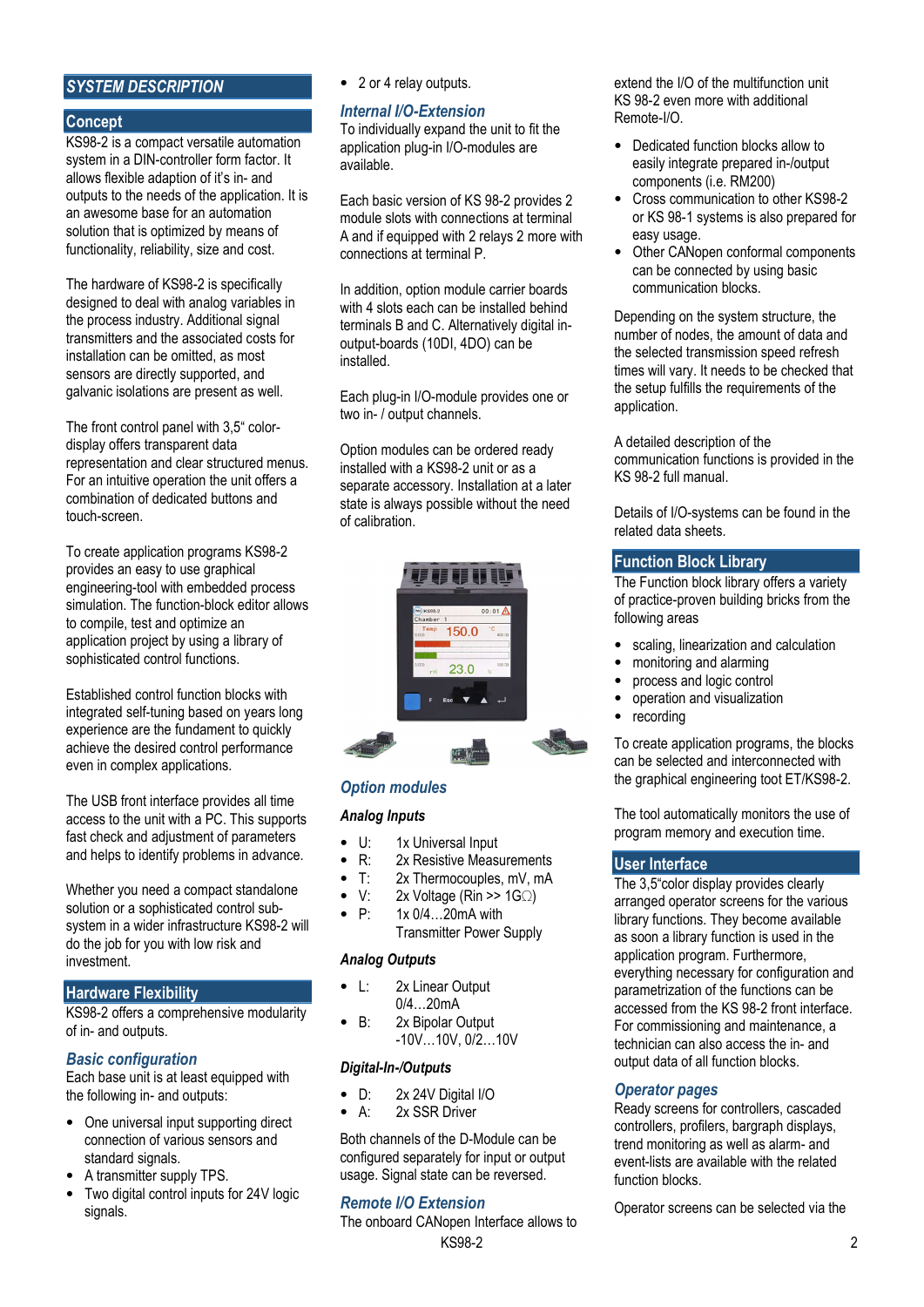menu or can be opened with direct reference from other pages or can be opened triggered by events.

The display function block VWERT allows to compose own application-oriented screens.

With help from the VPARA function block lists of selected parameters can be compiled.

Complete application designed user screens can be created with the VUSER block and its sub-elements.

Operator screens can be locked or hided by the user program logic.

#### Access control

KS98-2 provides several possibilities to lock operation, parametrization or configuration. With this tools planners are able to create the right access control for their application.

Locked can be the complete operator interface, just parameters or configurations or even single functions.

#### Communication

Each KS98-2 provides a front accessible USB Device Interface. This interface is designed primarily to be used for programming and diagnosis.

The standard communication option provides Ethernet. Process data and parameters are accessible via Modbus-TCP.

Ftp can be used to upload logger files.

Additional option modules can be installed to support industrial field bus communication like Modbus-RTU, ProfibusDP or ProfiNet.

The amount and type of data KS98-2 provides to the outside world can be defined in the user program.

#### Engineering Tools

#### Engineering Tool ET/KS98-2

The Engineering Tool ET/ KS 98-2 is a graphical function-block editor supporting programming, commissioning and diagnosis.



Its main functions are:

- Selection of function-blocks from a library and placing them in the workspace
- Application specific graphical connection of in- and output signals
- Configuration and parametrization of Functions-blocks via context menus
- Download of user programs into the unit
- Upload of user programs from devices (can be protected via password)
- Recipe creation and administration

Communication to the unit is possible via Front-USB connector or Ethernet.

#### Simulation SIM/KS98-2

The PC-Simulation allows to fully test a KS 98-2 user program regarding functionality and user interface without a real device. Input signals can be stimulated and resulting output values can be monitored.

Pre-testing and fine-tuning of functionality and user dialogs can be performed at an early stage of a project.

The SIM/KS98-2 utility embeds a process simulation with adjustable dynamic behavior. With it, the control performance can be evaluated even before commissioning.

Additional Functions: Trend display, Online-monitoring and Turbo-mode simulation.

#### Utility OEM/KS98-2

The OEM tool is used to individualize the KS98-2 user interface. Using companylogos and individual color selections the appearance of KS98-2 screens can be adopted to customers design specifications. In addition, individualized icons in the status bar can often be used to achieve clearer signaling for specific applications.

The OEM-Tool furthermore supports downloading images used to create user specific screens.

#### Evaluation software LOG/KS98-2

This software supports the KS98-2 datalogger functionality. The utility can upload logged data files via ftp and display the content.

The values displayed as trend graphics can be analyzed in detail by enlarging sections and by using a cursor.

#### Downloader DL/KS98-2

This utility allows to download a packed user program without the possibility to see the code. It supports field updates of user programs.

#### **BlueFlasher**

This utility is to update the Firmware of devices in the field. That way older devices can benefit from new features or performance enhancements developed after they have been manufactured.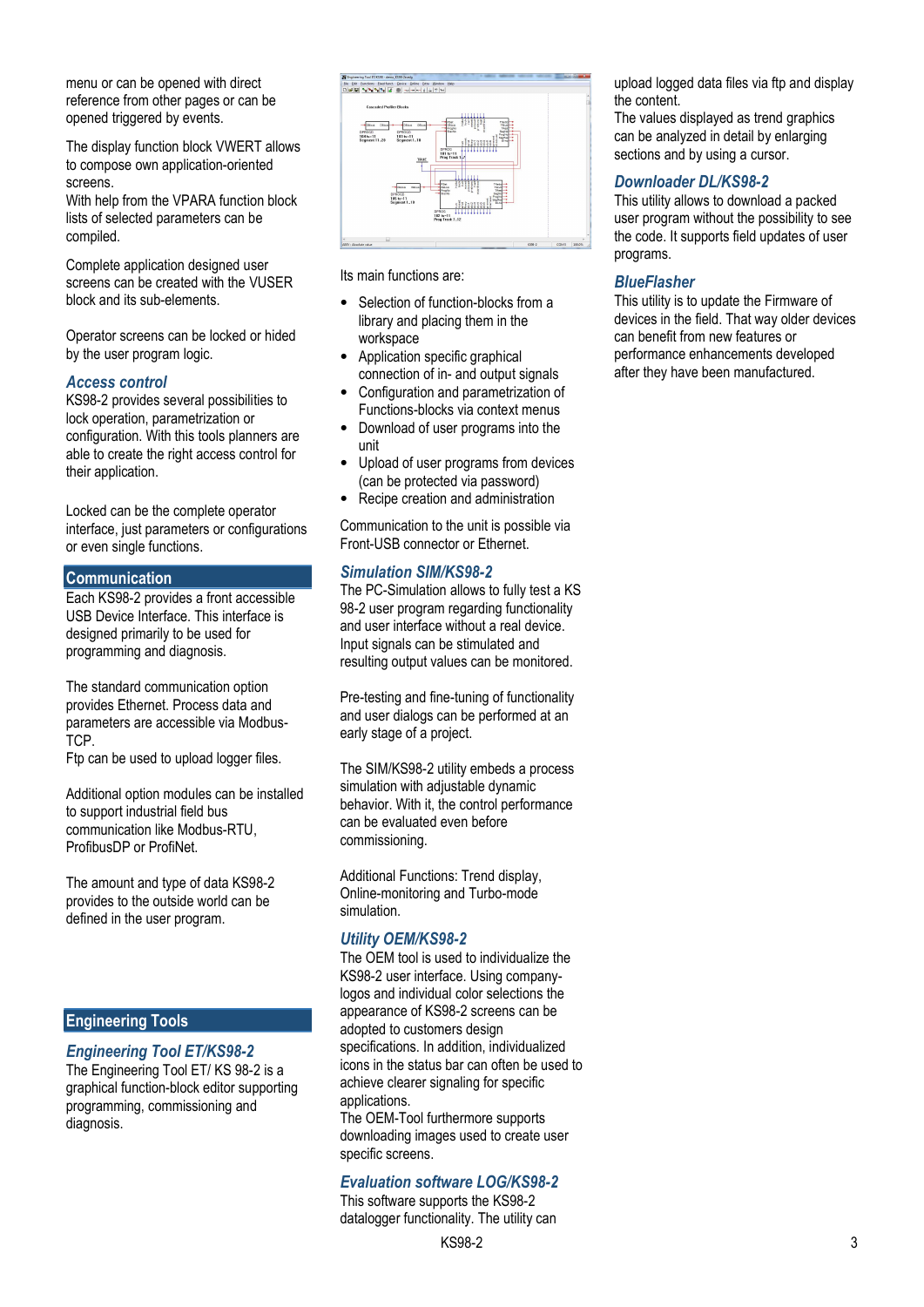#### TECHNICAL DATA

#### In-/Outputs Base Unit

#### Arrangement of In- and Outputs



#### Analog Inputs

#### Universal Input (Terminal A, Sect. 4) Resolution: 16bit

Measurement cycle: 100ms

#### **Thermocouples**

#### According to DIN IEC 584

| Typ              | Range                | Error     | Resolution |
|------------------|----------------------|-----------|------------|
| e                |                      |           |            |
| $\vert$ 1)       | $-200900^{\circ}C$   | $\leq 2K$ | 0.05K      |
| $\left(1\right)$ | $-2001200^{\circ}C$  | $\leq 2K$ | 0.05K      |
| $K$ 1)           | $-2001350^{\circ}$ C | $\leq$ 2K | 0,072K     |
| N <sup>1</sup>   | $-2001300^{\circ}C$  | $\leq 2K$ | 0.08K      |
| S                | $-501760^{\circ}$ C  | $\leq 3K$ | 0.275K     |
| R                | $-501760^{\circ}$ C  | $\leq 3K$ | 0.244 K    |
| $B^{2)}$         | $01820^{\circ}C$     | $\leq 3K$ | 0,132K     |
| T(1)             | $-200400^{\circ}C$   | $\leq$ 2K | 0,056K     |
| $C^{(3)}$        | $02300^{\circ}C$     | $\leq$ 2K | 0.18K      |
| F(1)             | $-200900^{\circ}C$   | $\leq 2K$ | 0.038K     |

1) accuracy valid from -100 °C

2) accuracy valid from 400 °C

3) C(W) W5Re/W26Re

Temperature linear in °C or °F Input resistance:  $\geq 1$  M $\Omega$ Cold junction compensation internal/external

#### Sensor monitoring:

Current through sensor  $\leq 1 \mu A$ Reverse polarity detection triggered at 30 °C below start of range. Sensor status information is available to be used in the application program.

Influence of internal CJC ≤ 0,5 K per 10 K terminal temperature

#### External CJC

selectable: 0...60 °C or. 32...140 °F

#### Resistance thermometer

Pt 100 DIN IEC 751 and Temperature difference 2x Pt 100

| Range                      | Error       | Resolution |  |
|----------------------------|-------------|------------|--|
| $-200.0250.0 °C$           | $\leq$ 0.5K | 0.024K     |  |
| $-200.0850.0 °C$           | $\leq 1.0K$ | 0.05K      |  |
| Linearization for °C or °F |             |            |  |

#### 3-wire connection

Lead resistance  $\leq$  30  $\Omega$  per lead

Sensor current ≤ 1 mA

Input circuit monitoring for sensor/lead break and short circuit

#### **Potentiometers**

| ange                 | $r$ n         | Resolution        |
|----------------------|---------------|-------------------|
| $(1.500 \Omega^{1})$ | $\leq 0.1 \%$ | $<$ 0.02 $\Omega$ |
| .                    |               |                   |

1) Rtotal incl. 2 x RL

Resistance linear Sensor current ≤ 1 mA

Adjustment/scaling with sensor connected. Input circuit monitoring for sensor/lead break and short circuit

#### Resistance measurement

| Range     | Error              | Resolution      |
|-----------|--------------------|-----------------|
| $0.250$ O | $\leq 0.25 \Omega$ | ≤ 0.01Ω         |
| $-500$ O  | $\leq 0.5$ O       | ≤ 0.02 $\Omega$ |

#### Direct current 0/4...20 mA

| Range                        | Error       | Resolution      |
|------------------------------|-------------|-----------------|
| $0/420$ mA                   | $\leq$ 0.1% | $\leq 0.8\mu A$ |
| Input resistance: $5 \Omega$ |             |                 |

Input circuit monitoring 4...20 mA:  $1 \leq 2$  mA

#### Direct voltage

| <b>Range</b> | $C$ rror    | Resolution    |  |
|--------------|-------------|---------------|--|
| $0/2$ 10 V   | $\leq$ 0.1% | $\leq 0.4$ mV |  |
| 1.00         |             |               |  |

Input resistance  $\geq 50$  k $\Omega$ 

#### Transmitter-Supply

to energize a 2-wire transmitter Galvanically isolated, Short-circuit proof, Output: 22 mA / ≥ 17,5 V

#### Digital Inputs

#### Logic Inputs (Terminal A, Sect. 1)

Opto-coupler

Nominal voltage 24 V DC external Residual ripple:  $\leq 5\%$ <sub>pp</sub> Current sink (IEC 61131 Type 1) Logic  $.0^{\circ}$  =  $-3...5$  V Logic  $.1$ " = 15 $...30$  V Current approx. 6 mA

#### **Outputs**

#### Outputs (Terminal P, Sect. 1..4)

Depending on version 4 Relays or 2 Relays and 2 option module slots

#### Relay outputs

Relays have potential free change-over contacts

Contact rating: Max. 500 VA, 250 V, 2 A at 48...62 Hz,  $cos \phi \geq 0.9$ Min. 12 V, 10 mA AC/DC

Switching cycles: electrical for  $I = 1A/2A$  (resistive load)  $\geq 800.000 / 500.000$  at  $\sim 250$ V.

If the relays operate external contactors, these must be fitted with RC snubber circuits to prevent excessive switch-off voltage peaks! Varistor protection is not recommended!

#### Modular I/O Extension

#### Option slots base unit

#### Option slots (Terminal A, Sect. 2,3)

Option slots for sections A2 and A3 are providing 4 terminals each and can support all available option modules. Option modules are galvanically isolated from the base unit. Details of available modules see chapter

"In-/Output Extension Modules".

#### Option slots (Terminal P, Sect. 3,4) (optional instead of relays)

Option slots for sections P3 and P4 are providing 3 terminals each. They support input modules for standard signals (0/4..20mA, 0/2..10V) and SSR driver modules. Dual channel modules share a common reference terminal. Option modules are galvanically isolated from the base unit. Details of available modules see chapter

"In-/Output Extension Modules".

Option module carrier board for terminals B, C

#### Option slots (Terminal B)

Behind terminal strip B an optional module carrier board with 4 slots can be installed. All module types are supported. Each module is galvanically isolated from the rest of the unit. Details of available modules see chapter ..In-/Output Extension Modules".

Option slots (Terminal C)

Same specification as terminal B

Digital In--/Output board for terminals B, C

#### Control inputs di1...di10

Current sink (IEC 61131 Type 1) Nominal voltage 24 V DC external Residual ripple:  $\leq 5\%_{ss}$ Logic  $.0^{\circ}$  =  $-3...5$  V Logic  $.1$ " = 15...30 V Current approx. 6 mA

#### Control outputs do1...do4

Galvanically isolated opto-coupler outputs. Grounded load (common positive control voltage) Supply voltage 24 V DC external Residual ripple  $\leq 5\%$ ss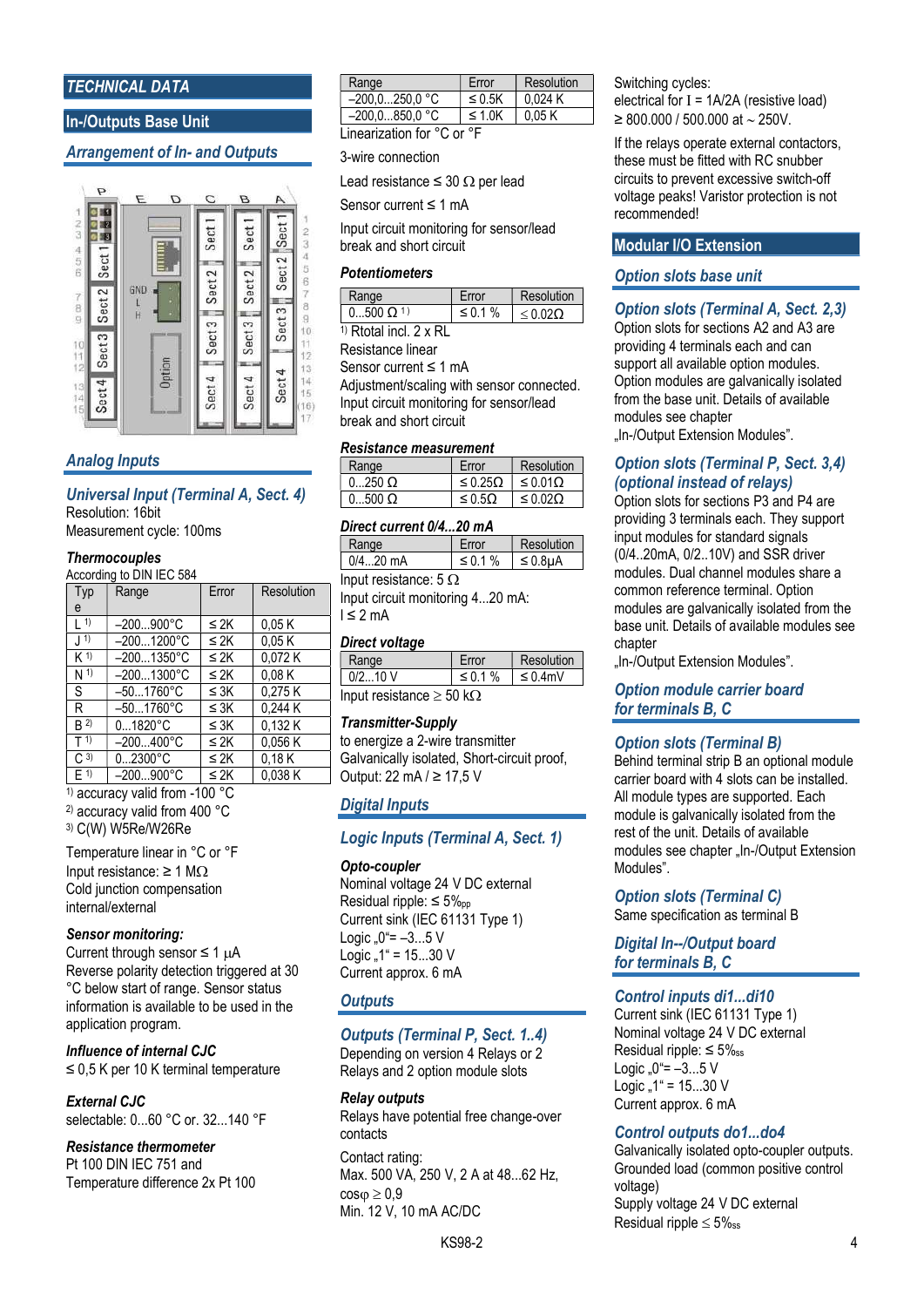Switching capacity:  $18...32$  VDC;  $\leq 70$ mA Internal voltage drop:  $\leq 0.7$ V Refresh-Rate: 100 ms

Protective circuit: thermal against short circuit; Overload cut-off

#### Limitations to take into account

To avoid inadmissible self-heating the number of output extension modules is limited. This concerns L, B, A and P modules. The following rule applies:

- When using fieldbus option Max 4 modules per unit.
- When not using fieldbus option Max 5 modules per unit.

#### In-/Output Extension Modules

#### Analog Inputs

#### U-Module

Universal input module No of channels: 1

The technical design corresponds to the universal input of the basic unit

#### R-Module

RTD module (resistance thermometer) No of channels: 2 (with 3- or 4-wireconnection just one).

Type of sensor can be selected separately for each channel! Sensor current:  $\leq 0.25$  mA

#### Resistance thermometers

#### Connection: 2-, 3- or 4-wire

| Type                                            | Range              | Error        | Resolution     |  |
|-------------------------------------------------|--------------------|--------------|----------------|--|
| Pt100                                           | -200850°C          | $\leq 1$ K   | 0,071          |  |
| Pt100                                           | l-200100°C         | $\leq 0.5$ K | 0,022          |  |
| Pt1000                                          | l-200850°C         | $\leq 1$ K   | $\sqrt{0,071}$ |  |
| Pt1000                                          | l-200100°C         | $\leq 0.5$ K | 0,022          |  |
| Ni100                                           | $-60180^{\circ}$ C | $\leq 1$ K   | 0.039          |  |
| Ni1000                                          | $-60180^{\circ}C$  | $\leq 0.5 K$ | 0.039          |  |
| Linearization: in °C or °F                      |                    |              |                |  |
| Lead resistance                                 |                    |              |                |  |
| Pt (-200850°C): $\leq$ 30 $\Omega$ per lead     |                    |              |                |  |
| Pt (-200100°C), Ni: $\leq$ 10 $\Omega$ per lead |                    |              |                |  |

Lead resistance compensation: not necessary with 3- and 4-wire connection.

For 2-wire connection with short-circuited sensor via the front user interface.

Influence of lead resistance: negligible with 3 or 4-wire connection

Input circuit monitoring for break of sensor or lead and short circuit.

#### Resistance measurement / **Potentiometers**

2-, 3- or 4-wire connection Potentiometer 2-wire connection

| Range                 | Error      | Resolution |
|-----------------------|------------|------------|
| $\vert$ 0160 $\Omega$ | $\leq 1\%$ | 0.012      |
| $0450$ $\Omega$       | ≤ 1%       | 0.025      |
| $01600 \Omega$        | $\leq 1\%$ | 0,089      |
| $04500 \Omega$        | $≤ 1%$     | 0.025      |
| $\sim$<br>.<br>       |            |            |

Characteristic linear

Cable compensation or Calibration (0%/100%) can be carried out via the user interface with sensor connected.

- 0% calibration for 2-wire resistor measurement
- 0% and 100% calibration for potentiometer

Influence of lead resistance: negligible with 3 or 4-wire connection.

Input circuit monitoring for break of sensor or lead and short circuit

#### T-Module

Thermo coupler module (TC, mV, mA) No of channels: 2 (Differential input).

Type of sensor can be selected separately for each channel!

#### **Thermocouples**

According to DIN IEC 60584  $($ not Type L, W $(C)$  und D)

| $1101 + 1900$ L, $1100 - 190$ |                     |            |            |
|-------------------------------|---------------------|------------|------------|
| Type                          | Range               | Error      | Resolution |
| $\vert$ 1)                    | -200900°C           | $\leq 2 K$ | 0,080      |
| J <sub>1</sub>                | $-2001200^{\circ}C$ | $\leq 2 K$ | 0,082      |
| K <sup>1</sup>                | -2001350°C          | $\leq$ 2 K | 0,114      |
| N <sup>1</sup>                | $-2001300^{\circ}C$ | $\leq$ 2 K | 0.129      |
| S                             | -501760°C           | $\leq 3K$  | 0,132      |
| R                             | $-501760^{\circ}C$  | $\leq 3K$  | 0,117      |
| B <sub>2</sub>                | $01820^{\circ}$ C   | $\leq 3K$  | 0.184      |
| T <sup>1</sup>                | $-200400^{\circ}C$  | $\leq$ 2 K | 0,031      |
| $C^{3}$                       | $02300^{\circ}C$    | $\leq$ 2 K | 0,277      |
| D                             | $02300^{\circ}C$    | $\leq 2K$  | 0.260      |
| F(1)                          | $-200900^{\circ}C$  | $\leq$ 2 K | 0.063      |

1) accuracy valid from -100 °C 2) accuracy valid from 400 °C 3) C(W) W5Re/W26Re

Linearization in °C or °F Linearity error: negligible Input resistance:  $\geq 1 \text{M}\Omega$ Internal temperature compensation (CJC): Error:  $\leq$  0,5K/10K External JCC possible: 0...60 °C or. 32...140 °F Effect of source resistance:  $1mV/k\Omega$ Sensor monitoring: Sensor current:  $\leq 1 \mu A$ Reverse polarity detection triggers at 30K below range min.

#### mV-Input

| Range                                     | Error      | Resolution                |
|-------------------------------------------|------------|---------------------------|
| $030$ mV                                  | ≤ 45 uV    | $1.7 \text{ uV}$          |
| $0100$ mV                                 | $≤ 150$ µV | $5.6 \text{ }\mu\text{V}$ |
| $0300$ mV                                 | $≤ 450$ µV | 17 uV                     |
| $\sim$ $\sim$ $\sim$ $\sim$ $\sim$ $\sim$ |            |                           |

Input resistance:  $\geq 1M\Omega$ Sensor break monitoring: built in Sensor current:  $\leq 1 \mu A$ 

#### mA-Input

|                              | Range      | . Error       | Resolution    |  |
|------------------------------|------------|---------------|---------------|--|
|                              | $0/420$ mA | $\leq 0.1 \%$ | $\leq 0.8$ µA |  |
| Input resistance: $5 \Omega$ |            |               |               |  |

Sensor alarm: << 2 mA (with 4...20 mA) Over range alarm: >>22mA

#### V-Module

High impedance voltage input module No of channels: 2

Range can be selected separately for each channel!

| Range        | Error         | Resolution |
|--------------|---------------|------------|
| $-501500$ mV | $\leq 1.5$ mV | 0.09mV     |
| $010$ V      | ≤ 10 mV       | 0.56mV     |
|              |               |            |

Voltage linear characteristic Input resistance:  $>>1G\Omega$ Effect of source resistance:  $0.25$ mV/M $\Omega$ Sensor monitoring: not available

#### P-Module

Input module with transmitter supply No of channels: 1

The technical design of the input corresponds to the T-Module

#### Transmitter-Supply

to energize a 2-wire transmitter or up to 4 opto-coupler inputs. Galvanically isolated, Short-circuit proof, Output: 22 mA / ≥ 17,5 V

#### Analog Outputs

#### L-Module

Linear output module No of channels: 2

Resolution: 16 Bit Refresh-Rate: 100ms Signal ranges: 0/4...20mA (configurable by channel)

Resolution: approx. 5 µA/Digit Error:  $\leq 0.2\%$ Load:  $\leq 500 \Omega / \leq 150 \Omega$  (selectable) Influence of load:  $\leq 0.05\%/100\Omega$ 

Used as logic signal  $0$  /  $> 20$  mA

#### B-Module

Bipolar linear output module No of channels: 2 Resolution: 16 Bit Refresh-Rate: 100ms Signal ranges: 0/2...10V, -10...10V (configurable by channel) Resolution: approx. 5 mV/Digit

Error:  $\leq 0.2\%$ Load: ≥ 2k $Ω$ Influence of load:  $\leq 0.05\%/100\Omega$ 

Used as logic signal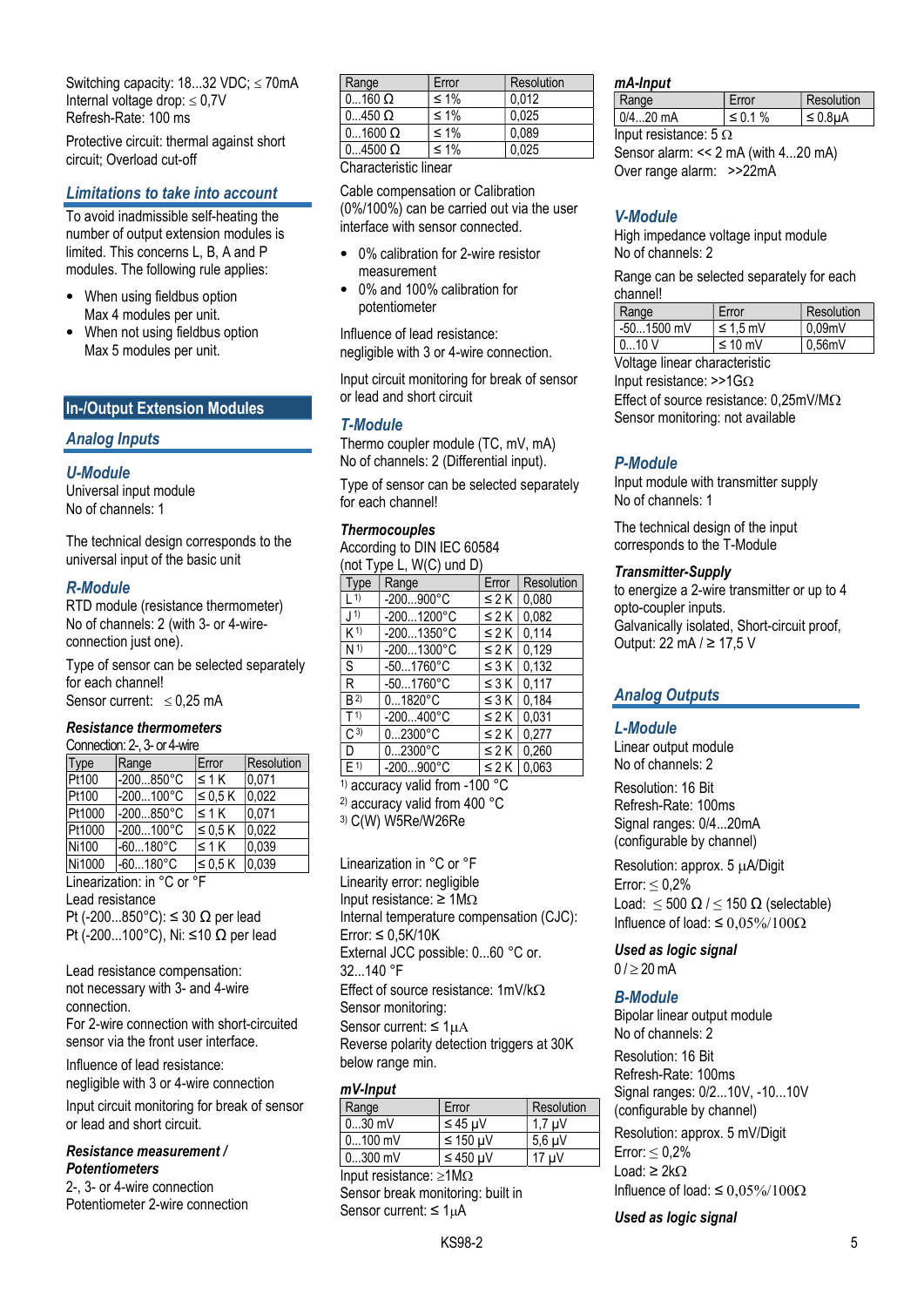### **Digital In-/Outputs**

#### D-Module

Digital I/O module No of channels: 2

configurable as input or output per channel Reverse polarity protection.

#### Input

Current sink (IEC 61131 Type 1) Nominal voltage 24 V DC external Residual ripple:  $\leq 5\%$ <sub>pp</sub> Logic  $.0^{\circ}$  =  $-3...5$  V Logic  $.1^{\circ}$  = 15 $...30$  V Cycle time: 100 ms Galvanically isolated Input resistance: 5 k $\Omega$ 

#### **Output**

Grounded load (common positive control voltage) Supply voltage 24 V DC external Residual ripple  $\leq 5\%$ ss Switching capacity:  $18...32$  VDC;  $\leq 70$ mA Internal voltage drop:  $< 1.5V$ Refresh-Rate: 100 ms Galvanically isolated Protective circuit: thermal against short circuit; Overload cut-off

#### A-Module

SSR driver module No of channels: 2

Logic  $,0$ ": 0V Logic " $1$ ": ≥10 V Load:  $> 500 \Omega$ 

#### Galvanic Separation

Galvanically isolated areas are visualized in the diagram underneath. In general, each of the I/O modules is galvanically isolated from the rest of the unit. Channels inside a module are not separated.



#### Signal- and measurement circuits

Functional isolation up to a voltage of  $33V_{AC}/70V_{DC}$  against each other and against ground (according EN 61010-1).

Mains circuits 90...250 VAC, 24V DC Safety isolation up to a voltage of 3kV against each other and against ground (according EN 61010-1).

#### Remote I/O-Extension

Detailed technical data and functional descriptions of remote I/O systems can be found in the related documents.

#### CAN Interface (CANopen)

#### Transmission speeds:

| Com. speed               | max. cable length |
|--------------------------|-------------------|
| 10 kbit/s                | 1200 m            |
| 20 kbit/s                | 1000 m            |
| 50 kbit/s                | 1000 m            |
| 100 kbit/s               | 500 m             |
| 125 kbit/s               | 250 m             |
| 250 kbit/s               | 250 m             |
| 500 kbit/s               | 100 m             |
| 800 kbit/s               | 50 m              |
| $\overline{1000}$ kbit/s | 25 <sub>m</sub>   |

#### Termination resistor

Internal resistor connectable by switch

Transmission mode: cyclic

#### Error detection:

Automatic node monitoring ("node guarding").

#### Addressing:

KS 98-X: 1...24 (Default =1) RM 200: 2...42 (Default =32)

#### Refresh times:

Depending on the selected transmission speed and the number of CAN-nodes connected.

- RM 200: typical 100ms
- Cross communication: ≥ 200ms

#### Maximum Setup RM 200

16 Analog Inputs and ≤16 Analog Outputs per RM200-Rack! Digital I/O is only limited by the size of the rack

Examples: 72 digital In- /Outputs (without analog modules!), or 16 analog Inputs plus 16 analog Outputs plus 8 digital In- /Outputs.

#### Engineering Tools

KS98-2 units can be programmed and maintained with the following tools: ET/KS98: from Version 7.0 SIM/KS98-2: from Version 1.0

#### Front Interface (Standard)

The front accessible USB interface uses a standard USB cable. It provides access for the programming and diagnosis tool ET/KS98-2 even with the unit not connected to power.

#### Fieldbus Interfaces (Optional)

#### RS 485 Module

Galvanically isolated RS 485 interface (Protocol: Modbus or ISO1745)

#### PROFIBUS-DP Module

According to EN 50170 Vol. 2 Read/write access to process values parameters and configuration data.

#### Configurable process data modules

Data content for cyclic transfer of process values can be assigned within the user program.

The parameter channel provides noncyclical access to other parameters and configuration data.

#### Data format

Values are transmitted using the IEEEformat (REAL) or a 16-Bit-fixpoint notation (FIX) with one decimal digit (configurable).

#### Transmission speeds and cable lengths Automatic speed detection

| Speed        | max. cable length |
|--------------|-------------------|
| 9,6 kbit/s   | 1200 m            |
| 187.5 kbit/s | 1000 m            |
| 500 kbit/s   | 400 m             |
| 1.5 Mbit/s   | 200 <sub>m</sub>  |
| 12 Mbit/s    | 100 <sub>m</sub>  |

#### **Addresses**

0...126 (Factory setting: 126) Remote addressing supported.

Other functions Sync and Freeze

#### **Connection**

9pin. Sub-D connector

Termination resistor Internal with switch

#### PROFINET-IO Module

KS98-2 provides as a Profinet-IO Device access to process data and parameters.

#### Integrated Switch

An integrated Switch allows to easily wire the network in a line structure.

#### Selectable process data

Data provided for the cyclic data exchange can be defined by the user program.

#### Data format

Values are transmitted using the IEEEformat (REAL) or a 16-Bit-fixpoint notation (FIX) with one decimal digit.

### **Display**

3,5" color TFT display with LED backlight Resolution: 320 x 240 (QVGA)

Capacitive Touch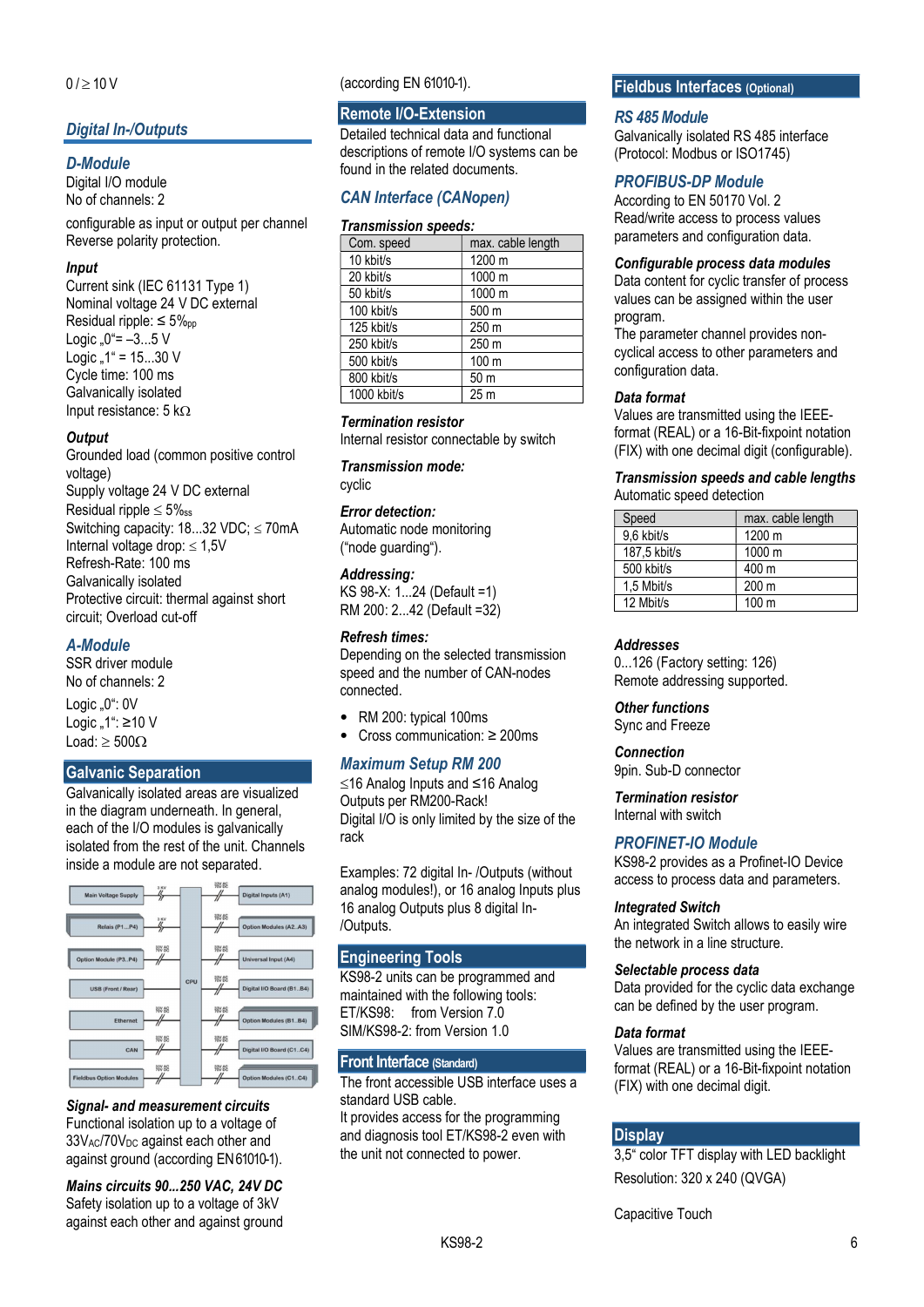#### **Dimensions**



#### Power Supply

depending on order code:

#### Mains Supply

100-240VAC (+10%-10%) / 48...62 Hz Power consumption: approx. 38 VA (fully equipped)

#### Low voltage supply 24 V DC

24VDC (+25%-20%) Power consumption: approx. 17W (fully equipped)

#### Behavior with power failure

User program, configuration, parameter and active setpoints Are permanently stored in EEPROM

#### Working data of functions (Programmer, Integrator, Counters, ... Stored in a capacitor buffered RAM (typically >> 15 Minutes).

Real Time Clock

Backed up with a Lithium battery.

#### Environmental Conditions

#### **Protection**

Front: IP 65 Housing: IP 20 Terminals: IP 00 according DIN EN 60529 (VDE 0470-1)

#### Ambient Temperature range

Operation: 0...55 °C Storage/Transport: –20...60 °C Humidity: ≤ 75% RH yearly average, non-condensing

#### Temperature influence

Reference temperature 25°C Temperature influence << 0.05 %/ 10 K

#### Shock and vibration

Vibration test according to DIN EN 60068-2-6

Frequency: 10...150 Hz Unit in operation: 1 g / 0,075 mm,

#### Unit not in operation.: 2 g / 0,15 mm

Shock test according to DIN EN 60068-2-27 Shock: 15 g Duration 11 ms

#### Electromagnetic Compatibility

Complies with EN 61326-1 "continuous, non-monitored operation"

#### **Safetv**

According EN 61010-1

- Overvoltage category II
- Contamination class 2
- Working voltage range 300 V Protection class II
- 

#### **General**

#### **Housing**

Plug-in unit, inserted from the front Material: Makrolon 9415, flame retardant, self -extinguishing Flammability class:: UL 94 VO

#### **Weight**

approx. 750 g (fully equipped)

#### **Mounting**

Panel mounting with 2 fixing elements at top and bottom. Close mounting possible Orientation as desired

#### Electrical connections

depending on order code:

- Screw terminals for conductor crosssection 0,5 - 2,5 mm2
- Flat pin connectors 1 x 6,3mm or 2 x 2,8mm according DIN 46244

#### CE Compliance

Meets the European Directives regarding "Electromagnetic Compatibility" and "Lowvoltage equipment"

#### UL & cUL Compliance

(Type 1, indoor use) File: E 208286 For compliance with UL certificate, the following information must be considered:

- Use only Screw Terminal variant
- Use only 60/75°C copper (Cu) conductors.
- Tighten the terminal-screws with a torque of 0.5 – 0.6 Nm.
- The instrument shall be mounted on a flat surface of a "Type 1 Enclosure" for "Indoor use" only.
- Ambient temperature: ≤ 50 °C
- Power supply: ≤ 250 VAC
- Max. ratings of relay contacts: 250 VAC, 2 A, 500 W (resistive) 250 VAC, 2 A, 360 VA (inductive)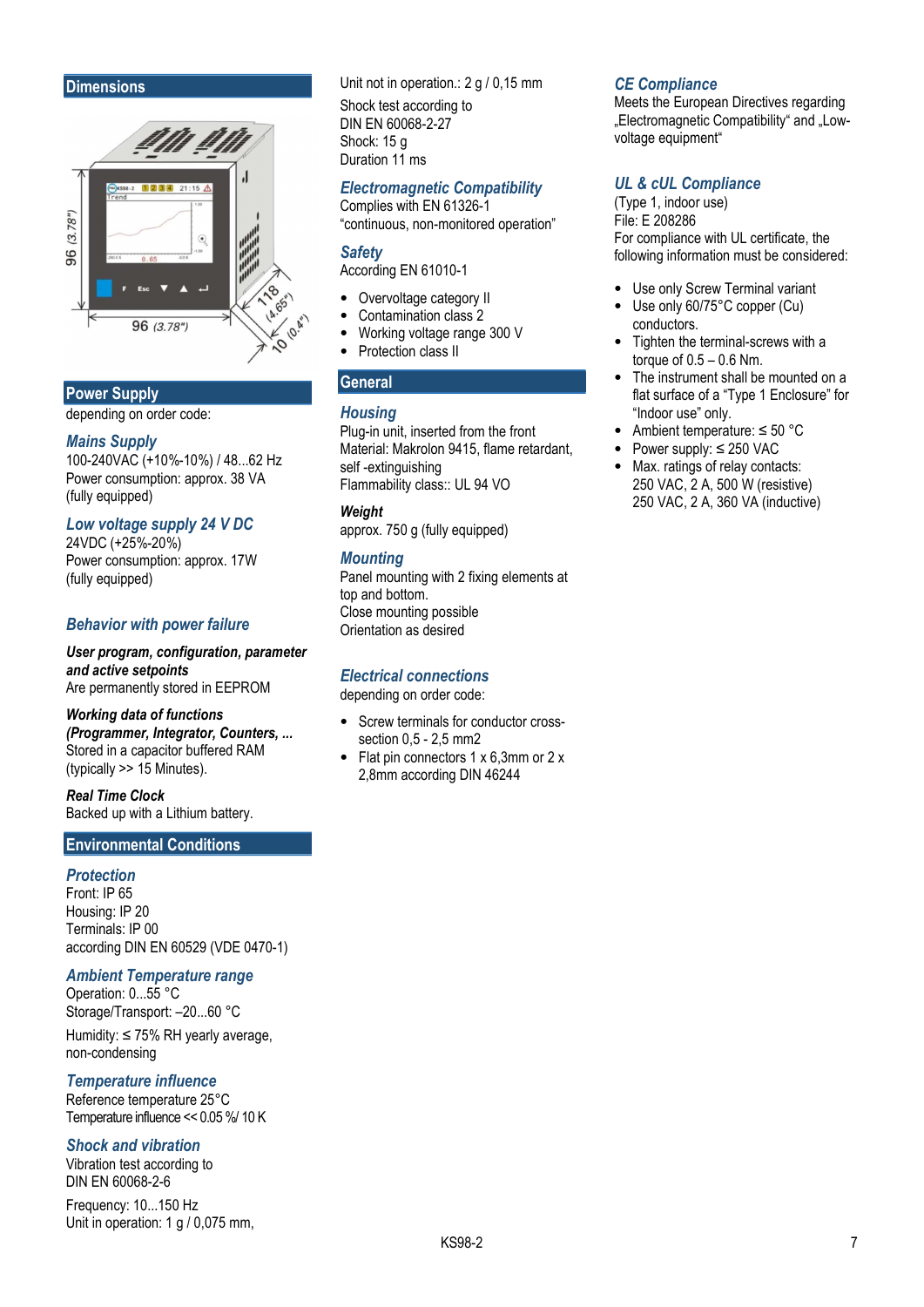#### In the box

- Device according to order code
- Concise manual (DE/EN/FR)
- 4 fixing clamps

#### Accessoires & Software

#### Engineering Tool ET/KS98-2

Graphical function block editor for programming and maintenance of KS98-2 units

#### Simulation SIM/KS98-2

Program to simulate KS 98-2 on a PC screen with full functionality of the device plus:

- Simulation of In- and Outputs
- Trend diagrams
- "Turbo"-Mode (time laps)

#### USB-Cable

To connect PC with programming utility to the unit.

(KS 98-2 Front USB Interface)

#### Delivered Condition

Upon delivery, every unit contains a simple demo program showing the basic function of the instrument. It needs to be replaced by a proper user program before installation.

#### Rear Terminal Connections



#### **Standard Interfaces**



### **Optional Interfaces**

Profinet PROFIBUS **RS485** 



#### Module carrier (B/C) Digital module (B/C)

| a                                                          |                    |  |
|------------------------------------------------------------|--------------------|--|
|                                                            | $\overline{2}$     |  |
| $\frac{1}{\sqrt{2}}\sum_{\alpha=0}^{\infty}$               | 3                  |  |
| d                                                          | $\overline{4}$     |  |
| $-a$                                                       | $-5$               |  |
|                                                            |                    |  |
|                                                            |                    |  |
| $-4$<br>$-4$<br>$-8$<br>$-8$<br>$-8$<br>$-8$               |                    |  |
| $a - a$                                                    | 9                  |  |
|                                                            |                    |  |
| $-$ b $\frac{1}{6}$<br>$-$ d $\frac{1}{6}$<br>$-$ d $-$ 11 |                    |  |
|                                                            | $-12$              |  |
| $a -$                                                      | 13                 |  |
| $-b \not\equiv -14$                                        |                    |  |
| C                                                          | $\frac{5}{9} - 15$ |  |
|                                                            |                    |  |
|                                                            |                    |  |

|   | $di3(+)$        |
|---|-----------------|
| 2 | $di4(+)$        |
| 3 | $di5(+)$        |
| Δ | $di6(+)$        |
| 5 | $di7(+)$        |
| 6 | $di8(+)$        |
|   | $di9(+)$        |
| 8 | $di10(+)$       |
| 9 | $di11(+)$       |
|   | $di12(+)$       |
|   | do1             |
|   | do <sub>2</sub> |
| 3 | do3             |
|   | do4             |
|   |                 |
|   | 24 V            |
|   |                 |
|   |                 |
|   |                 |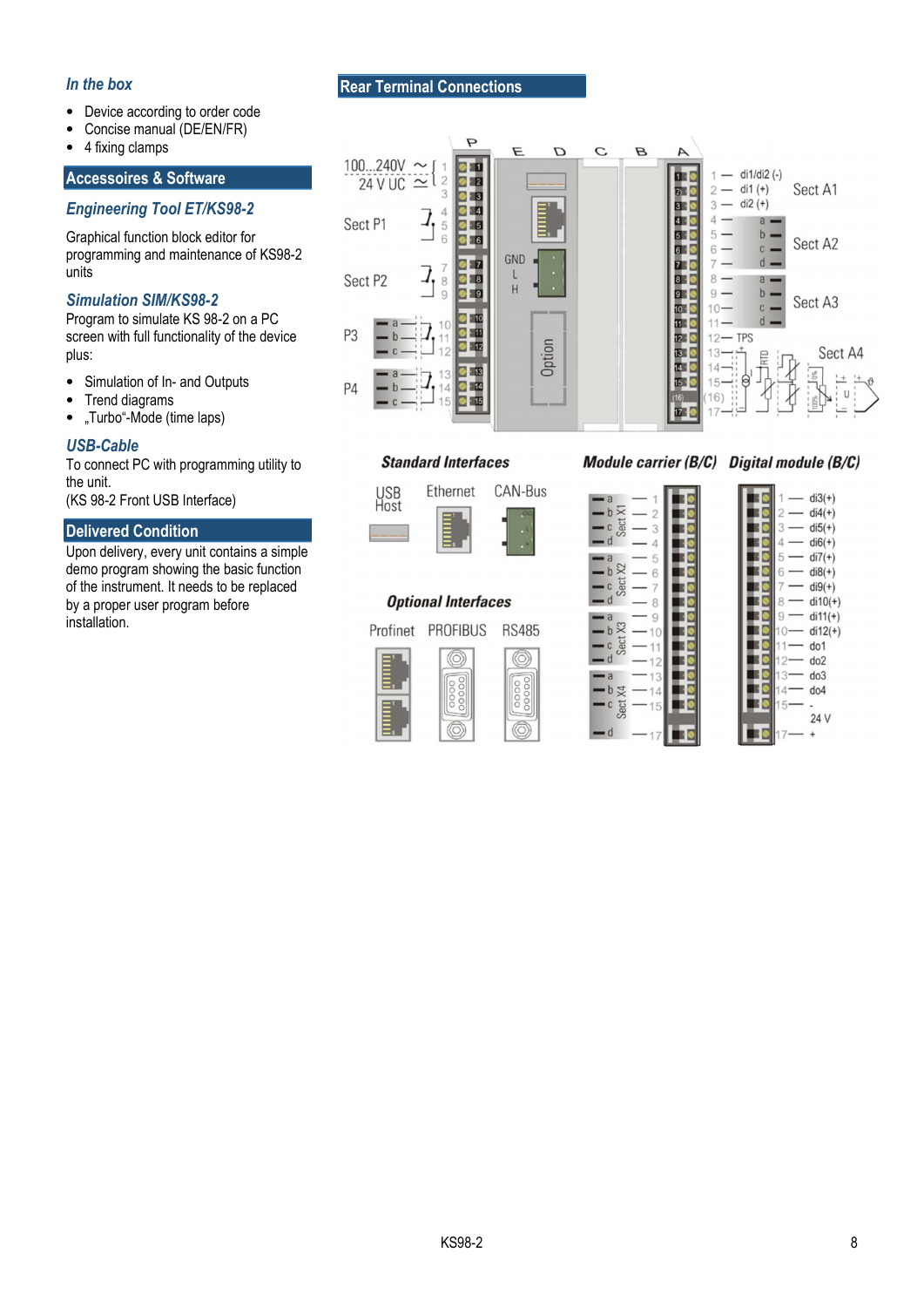#### KS98-2 Base units

|                                                                            | <b>KS98</b> | $\overline{2}$ |   | $X$ $X$ $-$ |                |   |                | x x x x x |   | $\sim$ | X | 0<br>$\pmb{0}$ |
|----------------------------------------------------------------------------|-------------|----------------|---|-------------|----------------|---|----------------|-----------|---|--------|---|----------------|
| <b>Base Models</b>                                                         |             |                |   |             |                |   |                |           |   |        |   |                |
| Universal Input, 2 digital Inputs, TPS, RTC                                |             |                |   |             |                |   |                |           |   |        |   |                |
| with Fast-On Terminals                                                     |             |                | 0 |             |                |   |                |           |   |        |   |                |
| with Screw Terminals                                                       |             |                | 1 |             |                |   |                |           |   |        |   |                |
| Power Supply & Outputs [P]                                                 |             |                |   |             |                |   |                |           |   |        |   |                |
| 90250V (2 Relays, 2 option module slots)                                   |             |                |   | 0           |                |   |                |           |   |        |   |                |
| 24V DC (2 Relays, 2 Option Slots)                                          |             |                |   | 1           |                |   |                |           |   |        |   |                |
| 90250V (4 Relays)                                                          |             |                |   | 2           |                |   |                |           |   |        |   |                |
| 24V DC (4 Relays)                                                          |             |                |   | 3           |                |   |                |           |   |        |   |                |
| Communication Options [D]                                                  |             |                |   |             |                |   |                |           |   |        |   |                |
| none / for stand-alone applications                                        |             |                |   |             | 0              |   |                |           |   |        |   |                |
| Standard Interfaces (Ethernet, USB and CAN for Remote I/O)                 |             |                |   |             |                |   |                |           |   |        |   |                |
| Standard Interfaces plus RS485 / Modbus                                    |             |                |   |             | $\overline{c}$ |   |                |           |   |        |   |                |
| Standard Interfaces plus Profibus                                          |             |                |   |             | 3              |   |                |           |   |        |   |                |
| Standard Interfaces plus Profinet                                          |             |                |   |             | 4              |   |                |           |   |        |   |                |
| Options                                                                    |             |                |   |             |                |   |                |           |   |        |   |                |
| none                                                                       |             |                |   |             |                | 0 |                |           |   |        |   |                |
| Datalogger                                                                 |             |                |   |             |                | 1 |                |           |   |        |   |                |
| I/O Extensions [B]                                                         |             |                |   |             |                |   |                |           |   |        |   |                |
| not fitted                                                                 |             |                |   |             |                |   | 0              |           |   |        |   |                |
| Digital-I/O Extension (10 DI, 4 DO)                                        |             |                |   |             |                |   |                |           |   |        |   |                |
| Modular Extension (4 option module slots)                                  |             |                |   |             |                |   | $\overline{c}$ |           |   |        |   |                |
| I/O Extensions [C]                                                         |             |                |   |             |                |   |                |           |   |        |   |                |
| not fitted                                                                 |             |                |   |             |                |   |                | 0         |   |        |   |                |
| Digital-I/O Extension (10 DI, 4 DO)                                        |             |                |   |             |                |   |                | 1         |   |        |   |                |
| Modular Extension (4 option module slots)                                  |             |                |   |             |                |   |                | 2         |   |        |   |                |
| Configuration                                                              |             |                |   |             |                |   |                |           |   |        |   |                |
| Default settings; No option modules installed                              |             |                |   |             |                |   |                |           | 0 |        |   |                |
| Default settings; Option modules according to additional order line        |             |                |   |             |                |   |                |           | 1 |        |   |                |
| Preset to specification; No option modules installed                       |             |                |   |             |                |   |                |           | 8 |        |   |                |
| Preset to specification; Option modules according to additional order line |             |                |   |             |                |   |                |           | 9 |        |   |                |
| Certification                                                              |             |                |   |             |                |   |                |           |   |        |   |                |
| Standard (CE certified)                                                    |             |                |   |             |                |   |                |           |   |        | 0 |                |
| UL / cUL certified                                                         |             |                |   |             |                |   |                |           |   |        | U |                |